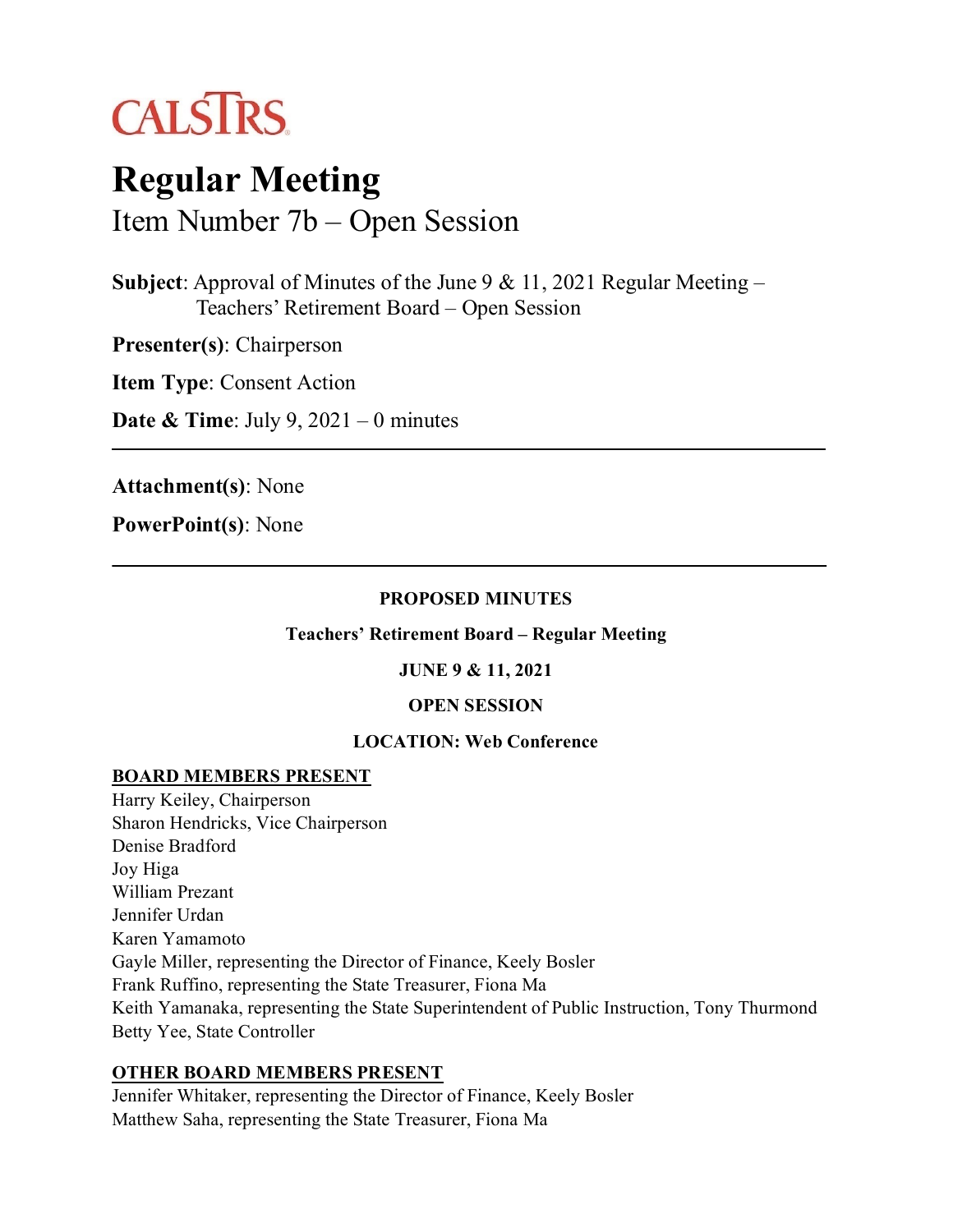Lynn Paquin, representing the State Controller, Betty Yee

### **STAFF PRESENT**

Jack Ehnes, Chief Executive Officer Christopher Ailman, Chief Investment Officer Brian J. Bartow, General Counsel Lisa Blatnick, Chief of Administrative Services Ashish Jain, Chief Technology Officer Cassandra Lichnock, Chief Operating Officer Bill Perez, Chief Benefits Officer Teresa Schilling, Public Affairs Executive Officer Julie Underwood, Chief Financial Officer Melissa Norcia, Director, Human Resources David Lamoureux, System Actuary Rick Reed, System Actuary Prashant Mittal, Director, Pension Solution Project Joycelyn Martinez-Wade, Director, Public Affairs Jennifer Yamane, Senior Counsel

#### **OTHER PRESENT**

Amy McDuffee, Mosaic Governance Advisors, LLC Mark Olleman, Milliman Nick Collier, Milliman Luis Navas, Global Governance Advisors Peter Landers, Global Governance Advisors Stephen McCourt, Meketa Investment Group Allan Emkin, Meketa Investment Group Michael Oak, McLagan Melanie Myers, AFT Peter Morse, FACCC Graeme Finley, Grant Thornton LLP Michelle McKay Underwood, School Services of California, Inc. Jennifer Baker, CalRTA Richard Hansen, CCCI (California Community College Independents) Doug Orr, CFT Virginia Williams, CGI Derick Lennox, Capital Advisors Group Susie Chow, UTLA Sandy Keaton, UTLA Leonard Goldberg, CTA & UTLA Orval Garrison, CTA Retired President Kevin Welch, CTA MaryKay Scheid, CTA Joe Bartell, CTA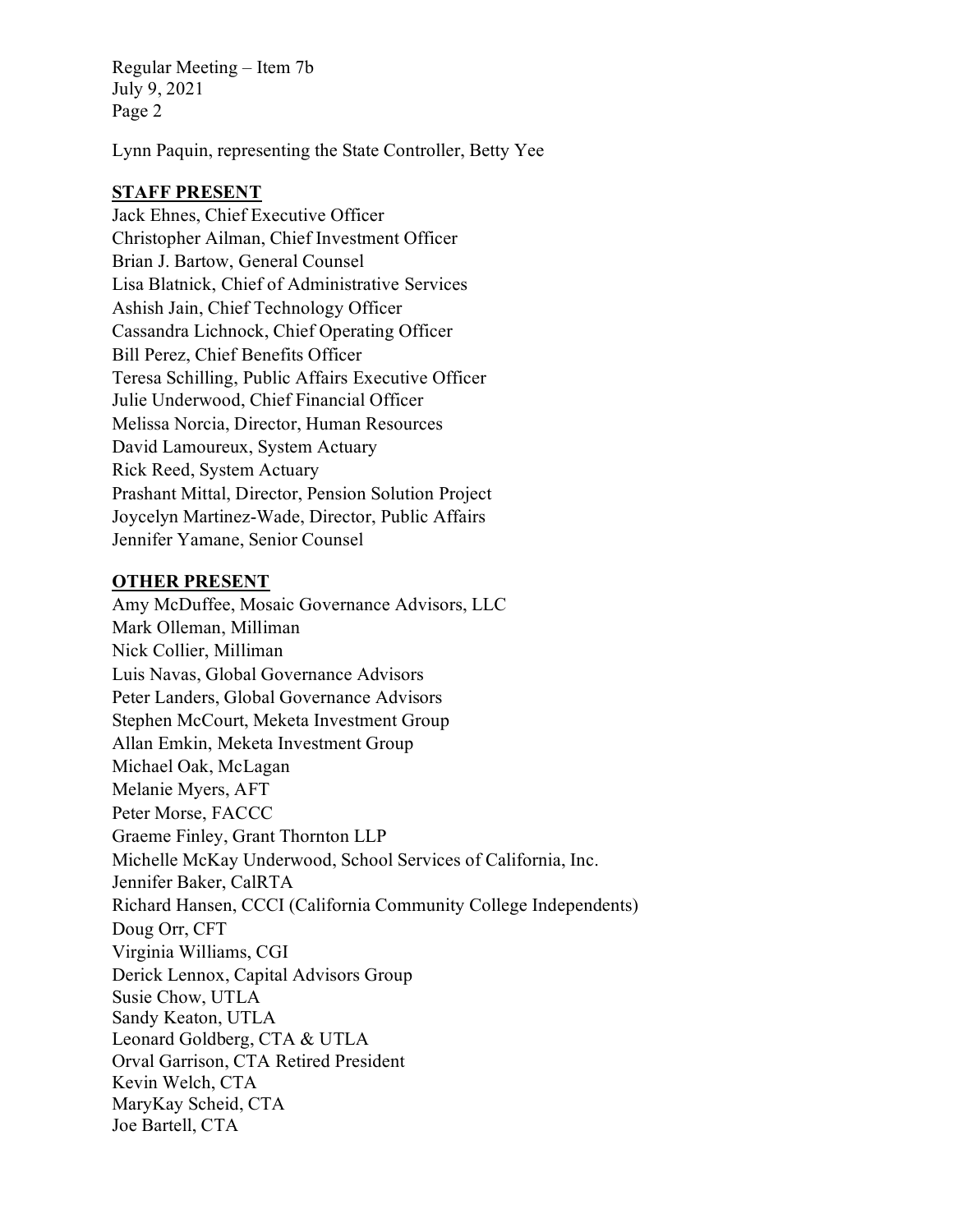Phyllis Hall, CTA Ed Foglia, CTA/NEA Retired Pat Geyer

A quorum being present, Chairperson Keiley called the Open Session meeting of the Teacher's Retirement Board to order at 8:30 a.m. on June 9, 2021.

# **I. APPROVAL OF BOARD AGENDA (Item 1)**

**MOTION** duly made by Ms. Yamamoto, seconded by Ms. Bradford, and carried to approve the Board Agenda/Work Plan.

| Members Voting                                             | Aye | Nay | Abstain |
|------------------------------------------------------------|-----|-----|---------|
| Ms. Bradford                                               | Х   |     |         |
| Ms. Higa                                                   | Х   |     |         |
| Mr. Prezant                                                | X   |     |         |
| Ms. Urdan                                                  | X   |     |         |
| Ms. Yamamoto                                               | X   |     |         |
| Ms. Miller, for the Director of Finance                    | X   |     |         |
| Mr. Ruffino, for the State Treasurer                       | X   |     |         |
| Mr. Yamanaka, for the Superintendent of Public Instruction | X   |     |         |
| Controller Yee                                             |     |     |         |

# **RECESS**

The Open Session of the board meeting recessed at 8:31 a.m. on June 9, 2021 and the board went into Closed Session. The board meeting reconvened in Open Session at 9:45 a.m. on June 9, 2021.

Chairperson Keiley reported there was nothing to report from Closed Session.

Ms. Hendricks joined the meeting. Ms. Miller was not at the meeting.

# **II. ANNUAL BOARD CHAIR AND VICE-CHAIR ELECTIONS AND COMMITTEE COMPOSITION FOR FY 2021-22 (Item 5)**

Chairperson Keiley turned the meeting over to Mr. Ehnes to conduct the annual Board Chair and Vice-Chair elections.

Mr. Ehnes called for nominations for the position of Board Chair.

**NOMINATION** duly made by Ms. Higa, seconded by Ms. Yamamoto to elect Mr. Keiley to the position of Board Chair.

No other nominations were made.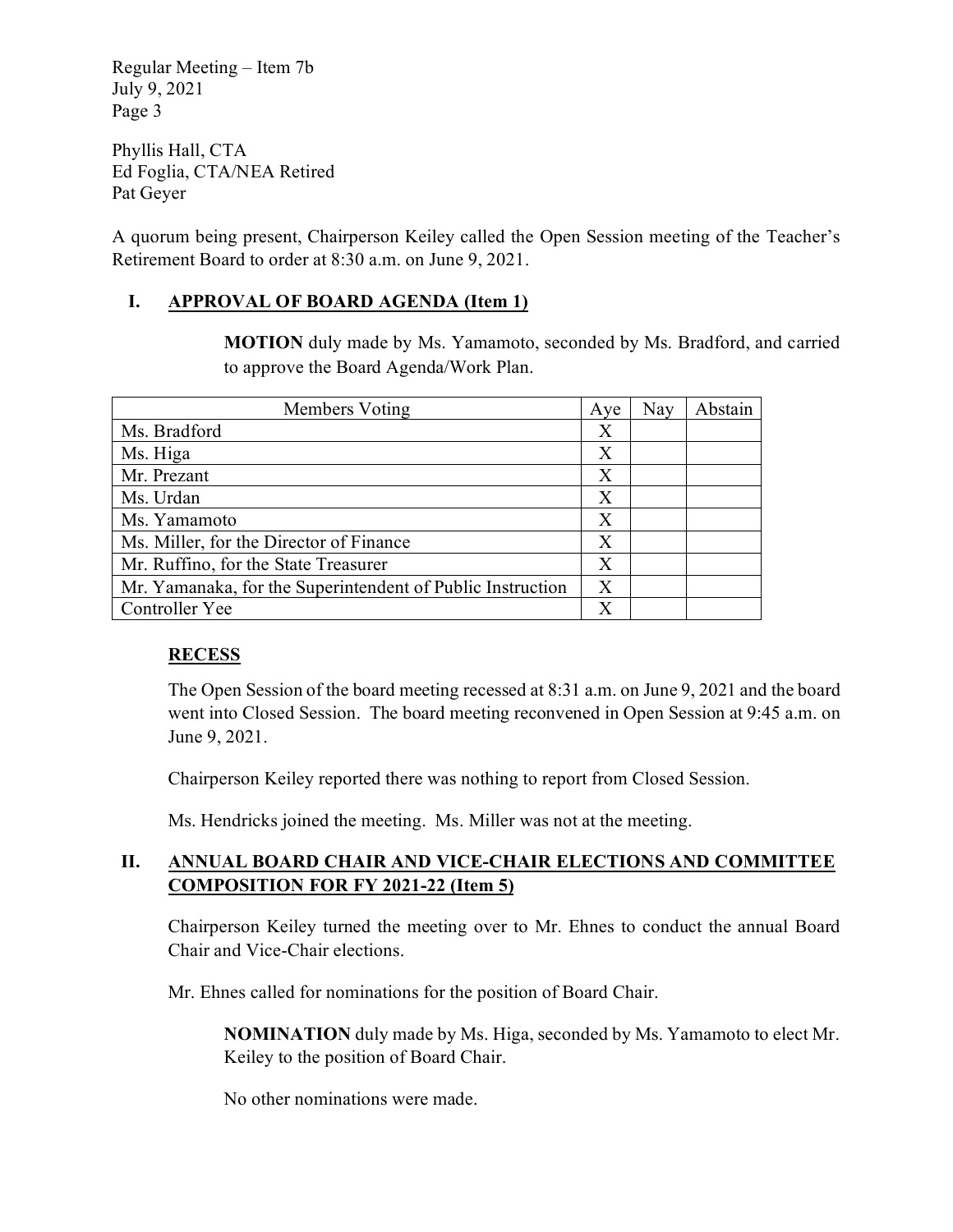Members Voting Aye | Nay | Abstain Ms. Bradford X Ms. Hendricks X  $\mathbf{M}$ s. Higa  $\mathbf{X}$ Mr. Prezant X Ms. Urdan X Ms. Yamamoto X Mr. Ruffino, for the State Treasurer  $X$ Mr. Yamanaka, for the Superintendent of Public Instruction  $\parallel X$ Controller Yee X

**ELECTION** called, all members present voted to elect Mr. Keiley to the position of Board Chair.

Mr. Ehnes called for nominations for the position of Board Vice-Chair.

**NOMINATION** duly made by Ms. Bradford, seconded by Ms. Higa to elect Ms. Hendricks to the position of Board Vice-Chair.

**ELECTION** called, all members present voted to elect Ms. Hendricks to the position of Board Vice-Chair.

| Members Voting                                             | Aye              | Nay | Abstain      |
|------------------------------------------------------------|------------------|-----|--------------|
| Ms. Bradford                                               | Χ                |     |              |
| Ms. Hendricks                                              |                  |     | $\mathbf{X}$ |
| Ms. Higa                                                   | X                |     |              |
| Mr. Prezant                                                | X                |     |              |
| Ms. Urdan                                                  | $\boldsymbol{X}$ |     |              |
| Ms. Yamamoto                                               | Х                |     |              |
| Mr. Ruffino, for the State Treasurer                       | X                |     |              |
| Mr. Yamanaka, for the Superintendent of Public Instruction | X                |     |              |
| Controller Yee                                             |                  |     |              |

Ms. Miller joined the meeting at 9:50 a.m. on June 9, 2021.

#### **III. ACTUARIAL VALUATIONS (Item 6)**

#### **a. Valuation of the Defined Benefit Program as of June 30, 2020**

The board received an overview of the actuarial valuation recommendations from Mr. Reed and Mr. Lamoureux. The board received a presentation of the Actuarial Valuation of the Defined Benefit Program as of June 30, 2020 from Mr. Reed, Mr. Lamoureux, and Mr. Collier. The board discussed the recommendations, including how the investment returns impact the employer contributions, the ongoing engagements to keep current, and the continued monitoring of employment trends in between studies.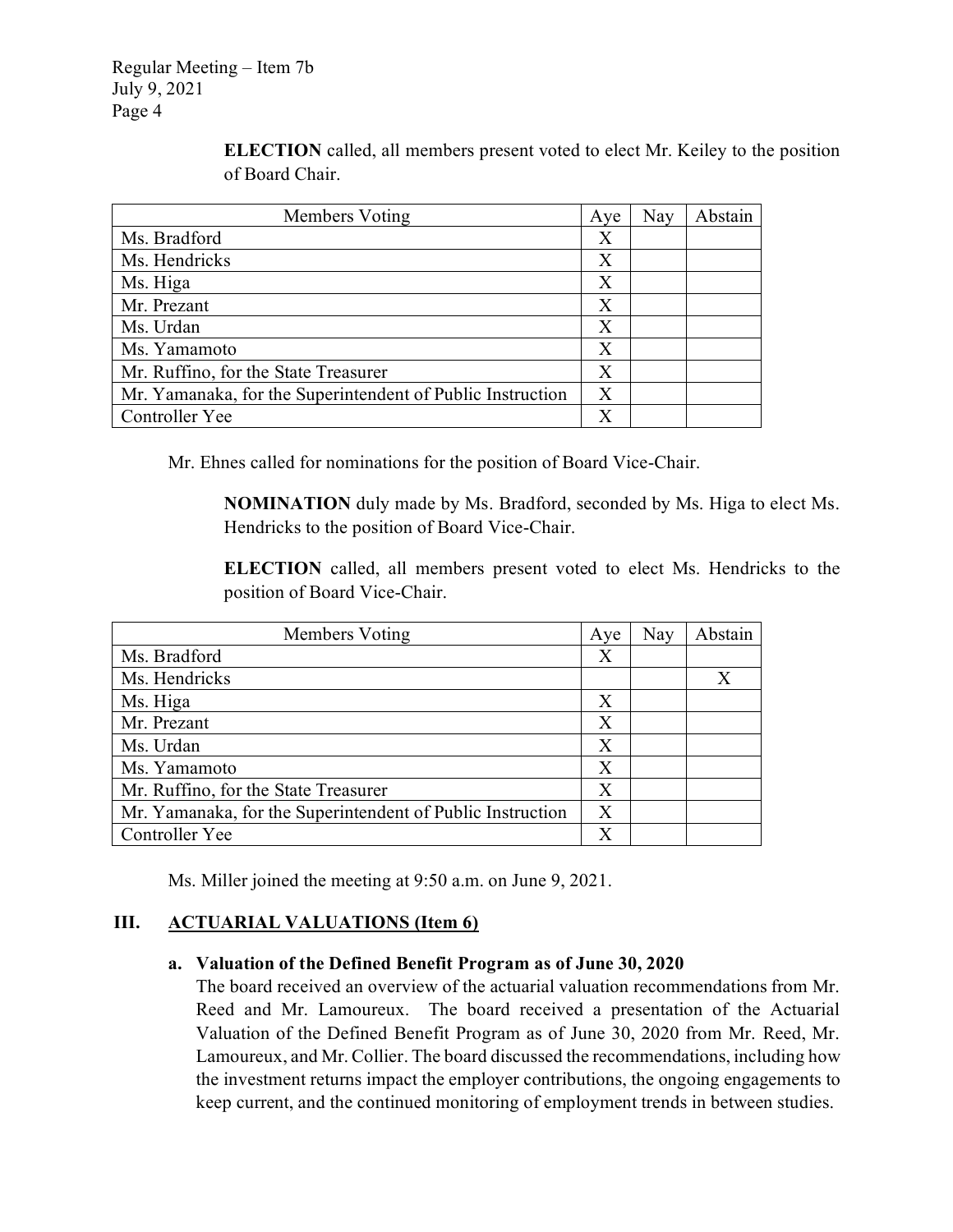Mr. Lennox, Capital Advisors Group, provided public comment expressing appreciation for the outreach on this matter, and noted that while normally an increase to employer contribution would not be supported, this proposed conservative increase is reasonable and supported.

Mr. Saha replaced Mr. Ruffino at the meeting at 10:20 a.m. on June 9, 2021.

**MOTION** duly made by Mr. Prezant, seconded by Controller Yee, and carried to adopt the State Supplemental Contribution rate of 6.311%, Employer Supplemental Contribution Rate of 10.850%, and a Normal Cost for 2% at 62 Members of 18.086%.

| Members Voting                                             | Aye | Nay | Abstain |
|------------------------------------------------------------|-----|-----|---------|
| Ms. Bradford                                               | Х   |     |         |
| Ms. Hendricks                                              | X   |     |         |
| Ms. Higa                                                   | X   |     |         |
| Mr. Prezant                                                | Χ   |     |         |
| Ms. Urdan                                                  | Χ   |     |         |
| Ms. Yamamoto                                               | X   |     |         |
| Ms. Miller, for the Director of Finance                    | X   |     |         |
| Mr. Saha, for the State Treasurer                          | X   |     |         |
| Mr. Yamanaka, for the Superintendent of Public Instruction | X   |     |         |
| Controller Yee                                             | X   |     |         |
| Chairperson Keiley                                         |     |     |         |

**b. Valuation of the Defined Benefit Supplement Program as of June 30, 2020** This item was discussed in combination with Item 6(c).

#### **c. Valuation of the Cash Balance Benefit Program as of June 30, 2020**

The board received an overview of the Actuarial Valuation of the Defined Benefit Supplement Program and Cash Balance Benefit Program as of June 30, 2020 from Mr. Reed, Mr. Lamoureux, and Mr. Olleman. The board discussed the policy to grant an Additional Earnings Credit, how it may affect the funding ratio, who is impacted by this credit, and how this type of credit is a good representation of the three parts of the funding working together.

**MOTION** duly made by Ms. Miller, seconded by Ms. Hendricks, and carried to award an Additional Earnings Credit of 3.88% for the Defined Benefit Supplement Program and 3.38% for the Cash Balance Benefit Program.

| Members Voting | Ave | Nay | Abstain |
|----------------|-----|-----|---------|
| Ms. Bradford   |     |     |         |
| Ms. Hendricks  |     |     |         |
| Ms. Higa       |     |     |         |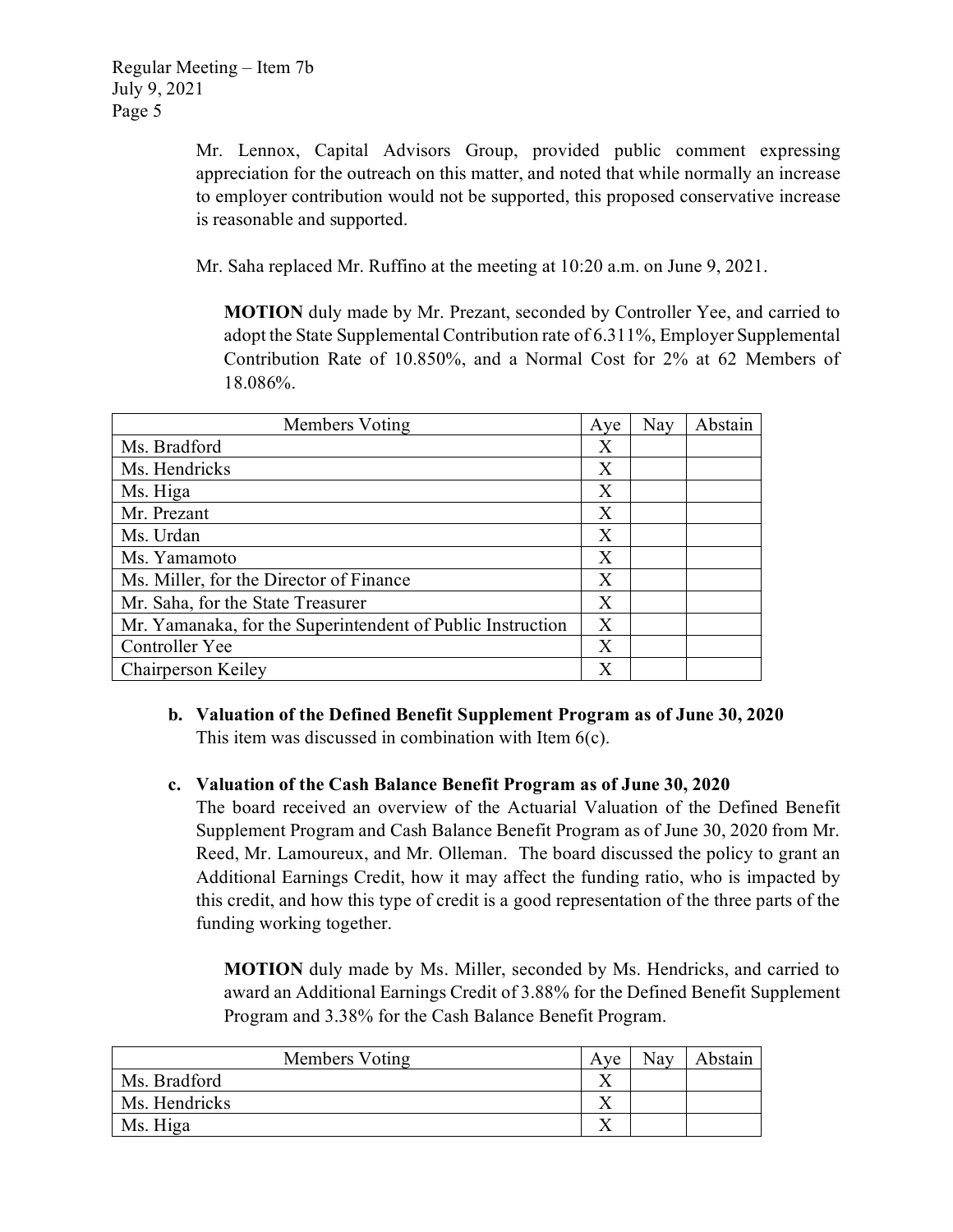| Mr. Prezant                                                | X                |  |
|------------------------------------------------------------|------------------|--|
| Ms. Urdan                                                  | X                |  |
| Ms. Yamamoto                                               | X                |  |
| Ms. Miller, for the Director of Finance                    | X                |  |
| Mr. Saha, for the State Treasurer                          | $\mathbf{X}$     |  |
| Mr. Yamanaka, for the Superintendent of Public Instruction | $\boldsymbol{X}$ |  |
| Controller Yee                                             | X                |  |
| Chairperson Keiley                                         |                  |  |

#### **IV. REVIEW OF LUMP SUM DEATH BENEFIT (Item 7)**

The board received an update on the Lump Sum Death Benefit from Mr. Reed, Mr. Lamoureux, Mr. Olleman, and Mr. Collier. The board discussed the need to be a fiduciary to all members, noting that all members should be heard and considered.

**MOTION** duly made by Ms. Yamamoto, seconded by Ms. Higa, to increase the death benefit payments by 5%.

The board discussed the desire to increase the Lump Sum Death Benefit paid, and how it may compare to other costs approved by the board in comparison to the cost of increasing the benefit. The board discussed that other costs are intended to benefit the fund and members, whereas an increase of this type may be a state contribution increase, and how this type of increase needs to be balanced. The board considered whether the 5% may be an arbitrary increase and is not tied to another measure such as inflation, and whether the 1.7% increase linked to COLA may be a more incremental and appropriate increase.

Ms. Bradford made a friendly amendment to increase the death benefit payments by 1.7%. Ms. Yamamoto accepted the amendment.

**MOTION** duly amended Ms. Yamamoto, seconded by Ms. Higa, and carried to increase the lump-sum death benefits by 1.7% for eligible members under Coverage A, eligible members under Coverage B, and eligible retired members.

| Members Voting                                             | Aye              | Nay | Abstain |
|------------------------------------------------------------|------------------|-----|---------|
| Ms. Bradford                                               | Х                |     |         |
| Ms. Hendricks                                              | Χ                |     |         |
| Ms. Higa                                                   | X                |     |         |
| Mr. Prezant                                                | $\boldsymbol{X}$ |     |         |
| Ms. Urdan                                                  | X                |     |         |
| Ms. Yamamoto                                               | Χ                |     |         |
| Ms. Miller, for the Director of Finance                    | X                |     |         |
| Mr. Saha, for the State Treasurer                          | X                |     |         |
| Mr. Yamanaka, for the Superintendent of Public Instruction | Χ                |     |         |
| Controller Yee                                             |                  |     |         |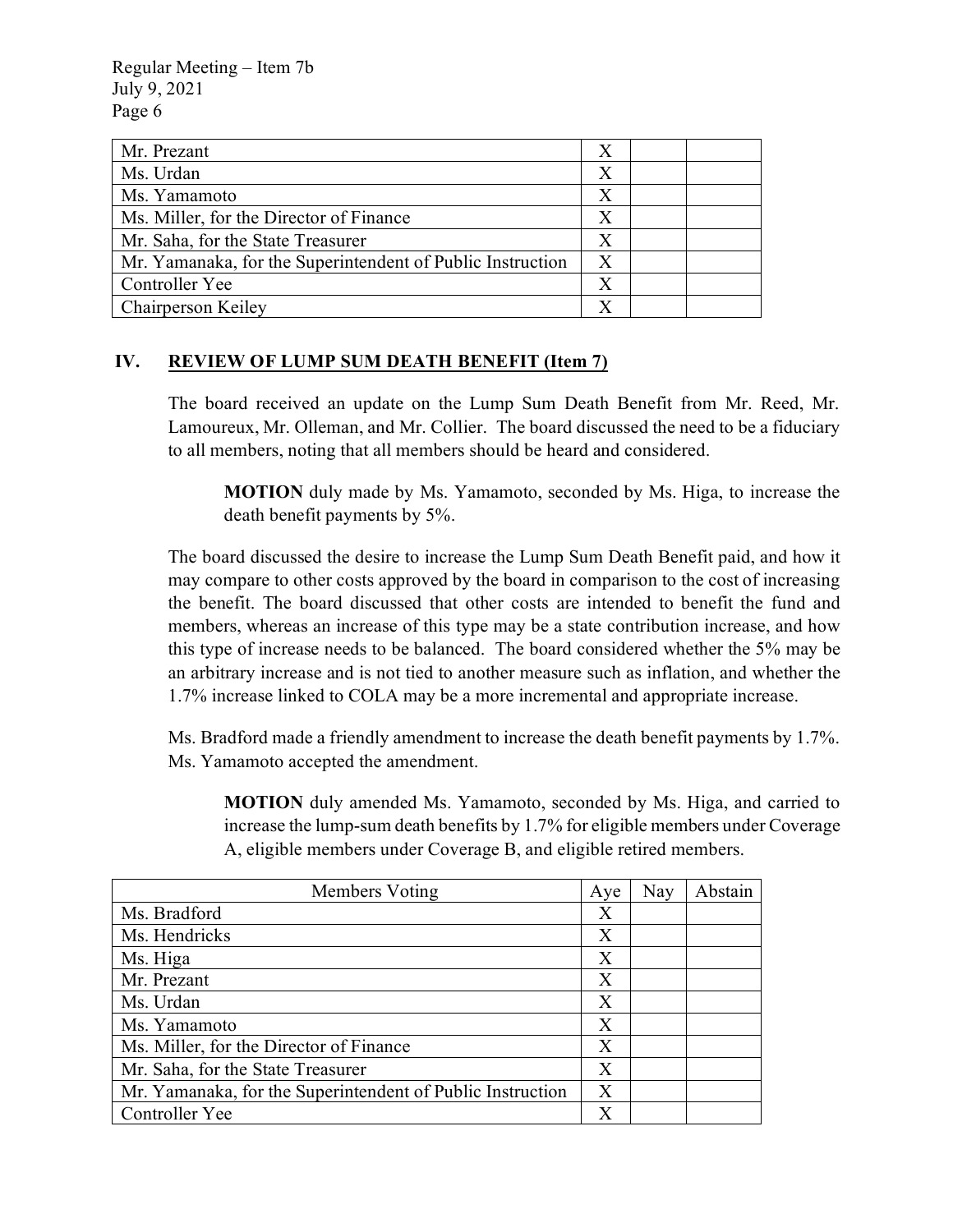| --<br>. .<br>.<br>$\sim$ | $ -$<br>. . |  |
|--------------------------|-------------|--|
|                          |             |  |

#### **V. STATE AND FEDERAL LEGISLATION (Item 8)**

The board heard from Ms. Martinez-Wade on AB 845, creating a rebuttable presumption for disability retirement due to a COVID-19 related illness. The board discussed the potential costs, and Mr. Yamanaka noted the Superintendent of Public Instruction would support this bill.

**MOTION** duly made by Ms. Hendricks, seconded by Mr. Prezant, and carried to adopt the staff recommendation to take a Neutral position, if amended.

| Members Voting                                             | Aye          | Nay | Abstain |
|------------------------------------------------------------|--------------|-----|---------|
| Ms. Bradford                                               | Х            |     |         |
| Ms. Hendricks                                              | X            |     |         |
| Ms. Higa                                                   | Χ            |     |         |
| Mr. Prezant                                                | X            |     |         |
| Ms. Urdan                                                  | X            |     |         |
| Ms. Yamamoto                                               | X            |     |         |
| Ms. Miller, for the Director of Finance                    |              |     | X       |
| Mr. Saha, for the State Treasurer                          | $\mathbf{X}$ |     |         |
| Mr. Yamanaka, for the Superintendent of Public Instruction |              |     | X       |
| Controller Yee                                             | Χ            |     |         |
| Chairperson Keiley                                         |              |     |         |

The board heard from Ms. Martinez-Wade on AB 890, requiring the CalSTRS board to submit a report on the status of initiatives concerning emerging or diverse asset managers in the system's portfolio.

**MOTION** duly made by Ms. Hendricks, seconded by Ms. Bradford, and carried to adopt the staff recommendation to take a Neutral position.

| Members Voting                                             | Aye | Nay | Abstain |
|------------------------------------------------------------|-----|-----|---------|
| Ms. Bradford                                               | Х   |     |         |
| Ms. Hendricks                                              | X   |     |         |
| Ms. Higa                                                   | X   |     |         |
| Mr. Prezant                                                | X   |     |         |
| Ms. Urdan                                                  | Χ   |     |         |
| Ms. Yamamoto                                               | Χ   |     |         |
| Ms. Miller, for the Director of Finance                    |     |     | X       |
| Mr. Saha, for the State Treasurer                          | X   |     |         |
| Mr. Yamanaka, for the Superintendent of Public Instruction | X   |     |         |
| Controller Yee                                             | X   |     |         |
| Chairperson Keiley                                         | X   |     |         |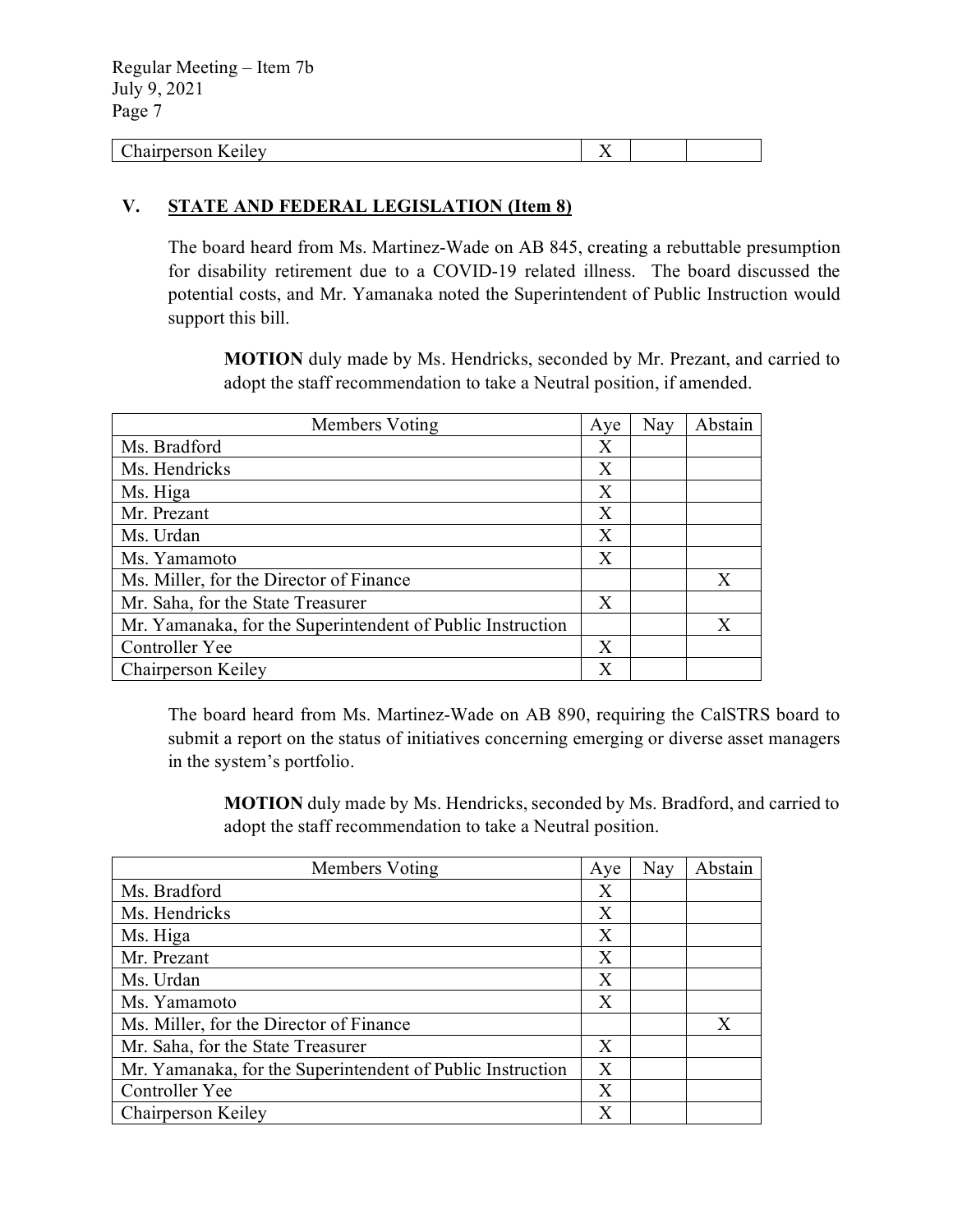The board heard from Ms. Martinez-Wade on AJR 9, to repeal the GPO and WEP from the Social Security Act.

**MOTION** duly made by Ms. Hendricks, seconded by Mr. Prezant, and carried to adopt the staff recommendation to take a Support position.

| Members Voting                                             | Aye | Nay | Abstain |
|------------------------------------------------------------|-----|-----|---------|
| Ms. Bradford                                               | X   |     |         |
| Ms. Hendricks                                              | X   |     |         |
| Ms. Higa                                                   | Χ   |     |         |
| Mr. Prezant                                                | X   |     |         |
| Ms. Urdan                                                  | X   |     |         |
| Ms. Yamamoto                                               | X   |     |         |
| Ms. Miller, for the Director of Finance                    |     |     | X       |
| Mr. Saha, for the State Treasurer                          | X   |     |         |
| Mr. Yamanaka, for the Superintendent of Public Instruction | X   |     |         |
| Controller Yee                                             | X   |     |         |
| Chairperson Keiley                                         | X   |     |         |

The board heard from Ms. Martinez-Wade on S588/HR1549 to establish a permanent Climate Risk Advisory Committee on the Financial Stability Oversight Council.

**MOTION** duly made by Mr. Prezant, seconded by Ms. Hendricks, and carried to adopt the staff recommendation to take a support position.

| Members Voting                                             | Aye | Nay | Abstain |
|------------------------------------------------------------|-----|-----|---------|
| Ms. Bradford                                               | Χ   |     |         |
| Ms. Hendricks                                              | X   |     |         |
| Ms. Higa                                                   | Χ   |     |         |
| Mr. Prezant                                                | X   |     |         |
| Ms. Urdan                                                  | X   |     |         |
| Ms. Yamamoto                                               | Χ   |     |         |
| Ms. Miller, for the Director of Finance                    |     |     | X       |
| Mr. Saha, for the State Treasurer                          | X   |     |         |
| Mr. Yamanaka, for the Superintendent of Public Instruction | X   |     |         |
| Controller Yee                                             | X   |     |         |
| Chairperson Keiley                                         | X   |     |         |

Ms. Martinez-Wade reminded the board that due to the timing of AB 1019 and SB 457 (both relating to the restriction of investments involving Turkey) the Chair and Vice-Chair took the staff recommended opposed positions on those two pieces of legislation. Last, Ms. Martinez-Wade updated the board on the CalSTRS sponsored legislation, noting AB 539 (Investment Procurements) and SB 634 (Housekeeping) have moved to their second houses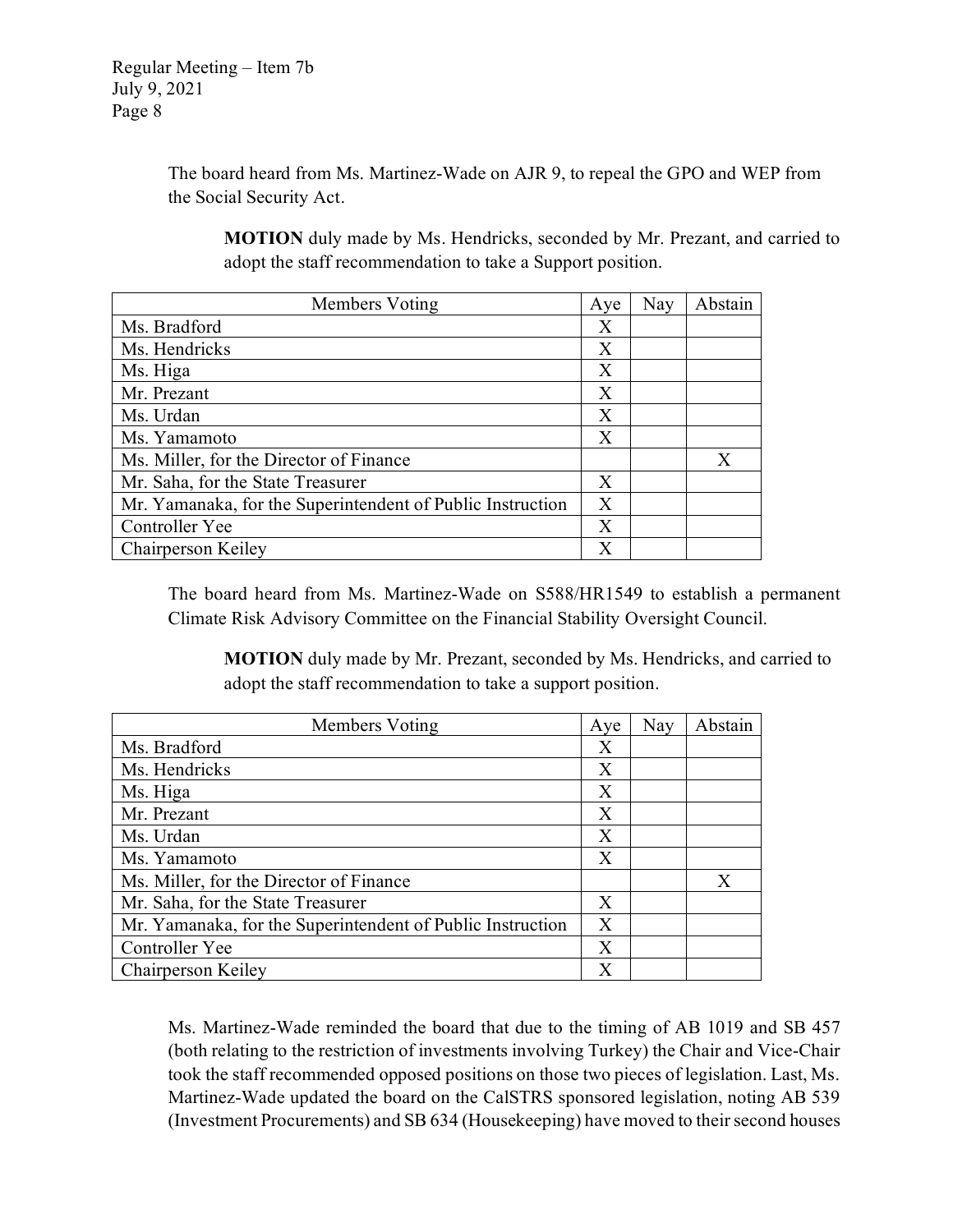> and are awaiting policy committee hearings, and that AB 551 (CalSTRS IRA) is now a two-year bill that can be taken up in January.

#### **RECESS**

The board meeting recessed at 11:15 a.m. on June 9, 2021 and reconvened at 1:01 p.m. on June 9, 2021.

Mr. Ruffino replaced Mr. Saha at the meeting.

# **VI. LABOR MARKET BENCHMARKING FOR STATUTORY POSITIONS UNDER THE BOARD'S COMPENSATION SETTING AUTHORITY (Item 9)**

The board received an overview of this item from Ms. Norcia, and a presentation on the Compensation Review and Recommendations: Executive and Investment Positions Presentation from Mr. Navas and Mr. Landers. The board discussed the recommended salary increases, and how the DCIO and Senior Investment Director positions related to the peer group. The board heard from Mr. Oak concerning the commonality of the Senior Investment Director positions, and the less common DCIO position, and that the data is normalized to account for balancing peer data. The board discussed the order of this item in relation to the next agenda item concerning the LTIP, and potential concerns about decisions regarding salary ranges and incentives based on a LTIP that has not yet been adopted by the board. The board further discussed recruitment and retainment of CalSTRS personnel, and how the presentation may not sufficiently address the details specific to CalSTRS, including relevant collaborative model analysis, quality of working at CalSTRS, civil service and civil service benefits, as well as the recent CEO search performed by the board. The board discussed the complexity of this issue, and the desire to remain competitive with a representative peer group, but with a greater understanding for the rationale. The board further discussed the order of this item in relation to the LTIP agenda item and heard from Mr. Navas the details of the report concerning the recommendations with and without the LTIP. The board agreed to defer the matter of the recommended increase to the DCIO to item 10, in connection with the LTIP discussion.

**MOTION** duly made by Ms. Miller, seconded by Ms. Hendricks, and carried to approve the recommended salary ranges for the new Senior Investment Director and Senior Portfolio Manager positions, effective July 1, 2021.

| Members Voting | Ave              | Nay | Abstain |
|----------------|------------------|-----|---------|
| Ms. Bradford   | Х                |     |         |
| Ms. Hendricks  |                  |     |         |
| Ms. Higa       | X                |     |         |
| Mr. Prezant    | $\boldsymbol{X}$ |     |         |
| Ms. Urdan      |                  |     |         |
| Ms. Yamamoto   |                  |     |         |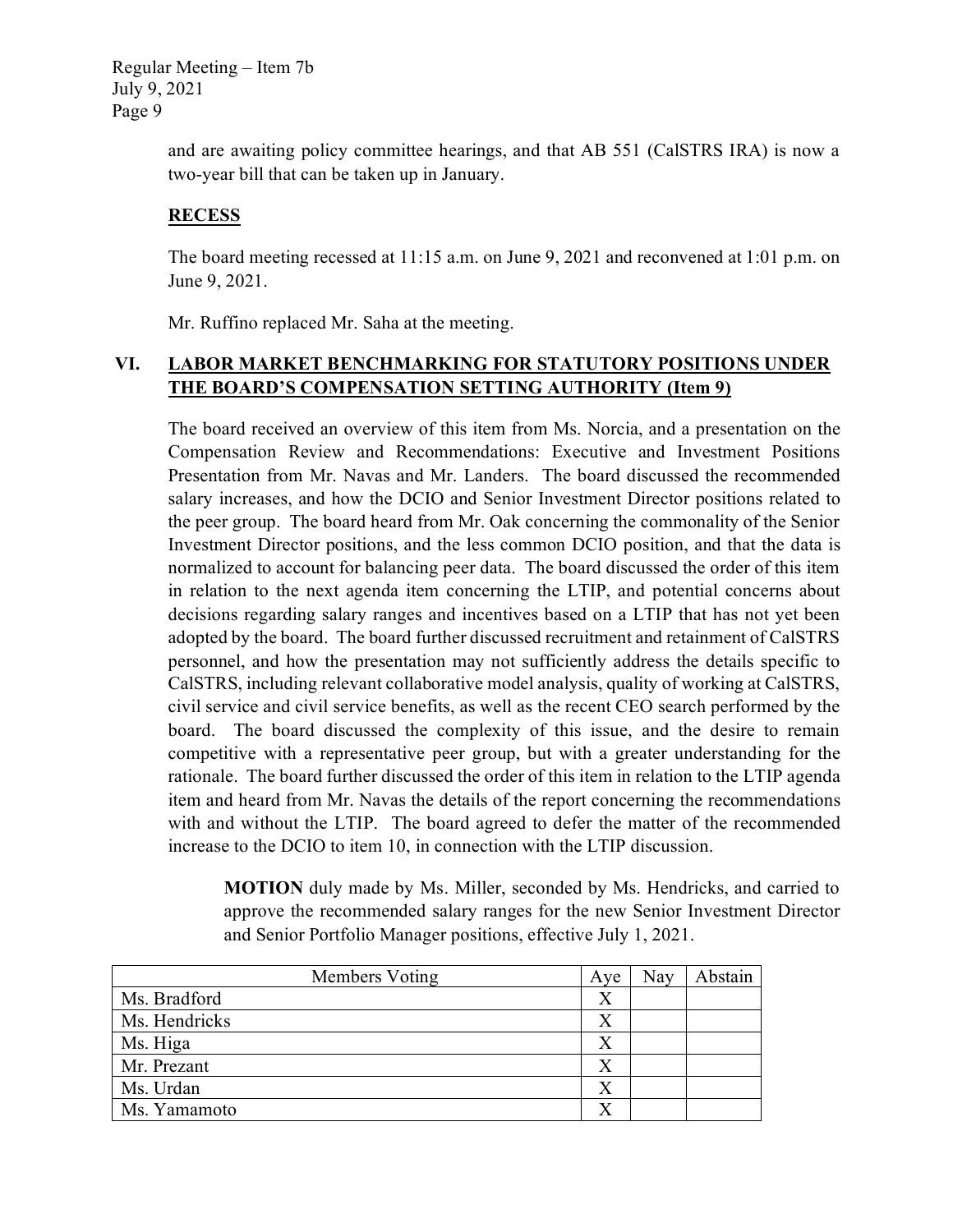| Ms. Miller, for the Director of Finance                    |  |  |
|------------------------------------------------------------|--|--|
| Mr. Ruffino, for the State Treasurer                       |  |  |
| Mr. Yamanaka, for the Superintendent of Public Instruction |  |  |
| Controller Yee                                             |  |  |
| Chairperson Keiley                                         |  |  |

**MOTION** duly made by Ms. Hendricks, seconded by Ms. Bradford, and carried to approve the recommended increase to the salary range for the General Counsel, effective July 1, 2021.

| Members Voting                                             | Aye | Nay | Abstain      |
|------------------------------------------------------------|-----|-----|--------------|
| Ms. Bradford                                               | Χ   |     |              |
| Ms. Hendricks                                              | X   |     |              |
| Ms. Higa                                                   | Χ   |     |              |
| Mr. Prezant                                                | X   |     |              |
| Ms. Urdan                                                  | X   |     |              |
| Ms. Yamamoto                                               | X   |     |              |
| Ms. Miller, for the Director of Finance                    | X   |     |              |
| Mr. Ruffino, for the State Treasurer                       | X   |     |              |
| Mr. Yamanaka, for the Superintendent of Public Instruction |     |     | $\mathbf{X}$ |
| Controller Yee                                             | X   |     |              |
| Chairperson Keiley                                         | X   |     |              |

Chairperson Keiley noted the General Counsel position does not include an incentive opportunity, and acknowledged and commended the work of Mr. Bartow, especially his outstanding service to the board and dedication to the mission at CalSTRS.

# **RECESS**

The board meeting recessed at 2:06 p.m. on June 9, 2021 and reconvened at 2:15 p.m. on June 9, 2021.The board discussed the timing of GGA's report and the updates suggested by GGA after input from Mr. Ailman, as well as the uncertainty as to the amount of information provided addressing the proposed changes. The board considered the timing of making changes to the incentive opportunities and heard from Mr. Ailman concerning the impacts of the proposed incentive opportunities changes and whether the changes may impact potential hiring of candidates or the collaborative model. The board also heard from Mr. Bartow concerning the potential legal implications of making changes to incentive opportunities after the start of the fiscal year. **MOTION** duly made by Mr. Prezant to approve the incentive opportunities as proposed by GGA but modified after discussion with Mr. Ailman. The motion did not receive a second. The board discussed obtaining additional information on the roles of investment services to have a more granular analysis of the proposed changes.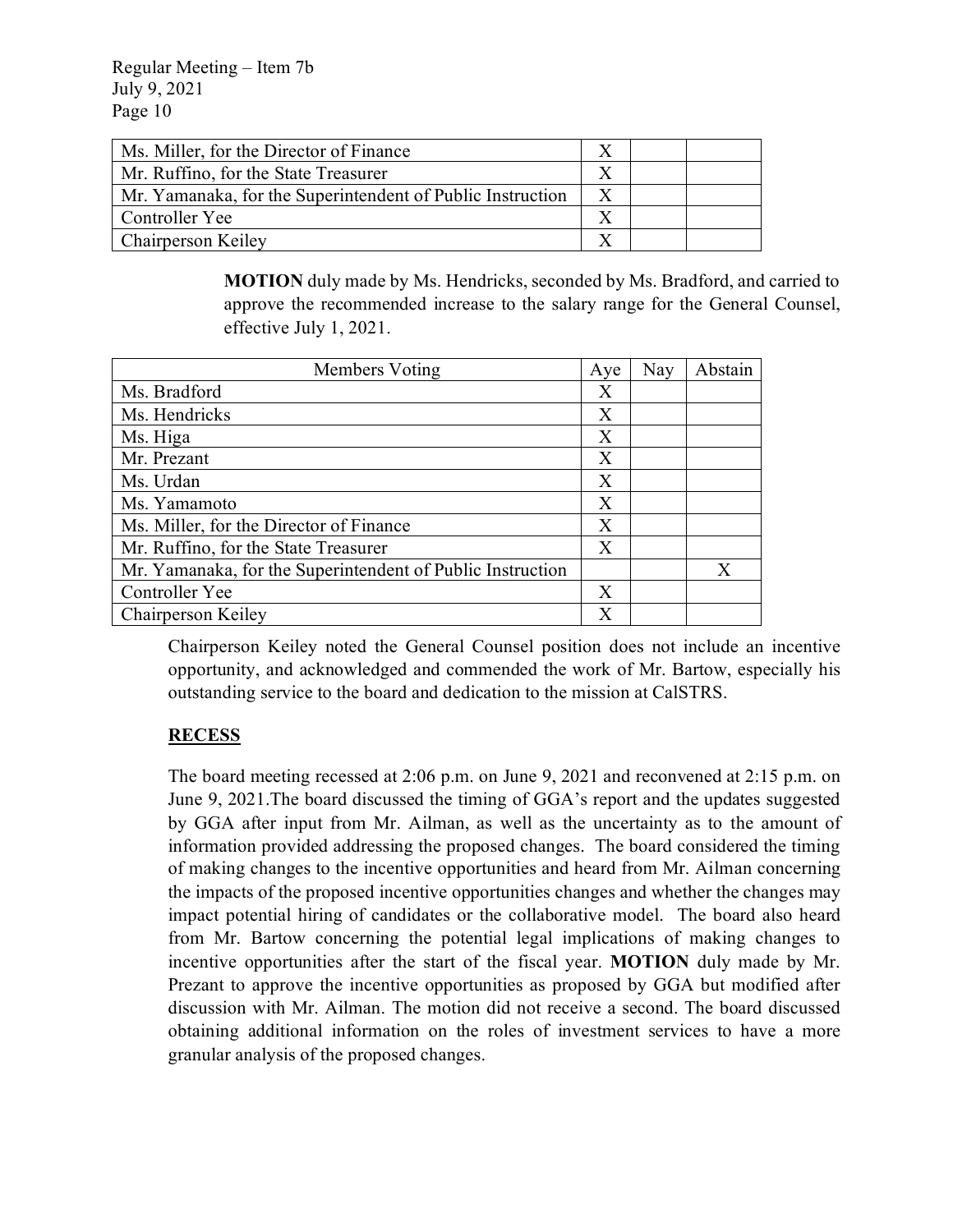| Members Voting                                             | Aye              | Nay | Abstain |
|------------------------------------------------------------|------------------|-----|---------|
| Ms. Bradford                                               | Χ                |     |         |
| Ms. Hendricks                                              | Χ                |     |         |
| Ms. Higa                                                   | $\mathbf{X}$     |     |         |
| Mr. Prezant                                                |                  | X   |         |
| Ms. Urdan                                                  | $\mathbf{X}$     |     |         |
| Ms. Yamamoto                                               | X                |     |         |
| Ms. Miller, for the Director of Finance                    |                  | X   |         |
| Mr. Ruffino, for the State Treasurer                       | Χ                |     |         |
| Mr. Yamanaka, for the Superintendent of Public Instruction | $\boldsymbol{X}$ |     |         |
| Controller Yee                                             | X                |     |         |
| Chairperson Keiley                                         | X                |     |         |

**MOTION** duly made by Controller Yee, seconded by Ms. Hendricks, and carried to defer changes to the existing annual incentive opportunities for one year.

The board heard more detailed information from Mr. Ailman about the new Senior Investment Director and Senior Portfolio Manager positions, and how these positions will need to be created through CalHR in the state system, as well as the proposed hierarchy of these positions relative to the existing organizational structure.

**MOTION** duly made by Ms. Miller, seconded by Mr. Prezant, and carried to adopt the recommendation for the annual incentive opportunity for the new Senior Investment Director and Senior Portfolio Manager positions.

| Members Voting                                             | Ave | Nay | Abstain |
|------------------------------------------------------------|-----|-----|---------|
| Ms. Bradford                                               | Χ   |     |         |
| Ms. Hendricks                                              | Χ   |     |         |
| Ms. Higa                                                   | Χ   |     |         |
| Mr. Prezant                                                | Χ   |     |         |
| Ms. Urdan                                                  | Χ   |     |         |
| Ms. Yamamoto                                               | X   |     |         |
| Ms. Miller, for the Director of Finance                    | X   |     |         |
| Mr. Ruffino, for the State Treasurer                       | X   |     |         |
| Mr. Yamanaka, for the Superintendent of Public Instruction | X   |     |         |
| Controller Yee                                             | Χ   |     |         |
| Chairperson Keiley                                         | X   |     |         |

# **VII. LONG-TERM INCENTIVE PLAN PROPOSAL REVIEW (Item 10)**

The board heard from Mr. Navas and Mr. McCourt on the proposed LTIP designs, stress testing, and cost analysis. The board expressed support for a five-year long period, the support for seeing the results of the collaborative model and how it can be measured, as well as a possible checks and balance system to ensure no excessive risk is taken. The board discussed the need to look at the overview of what the LTIP is intended to reward,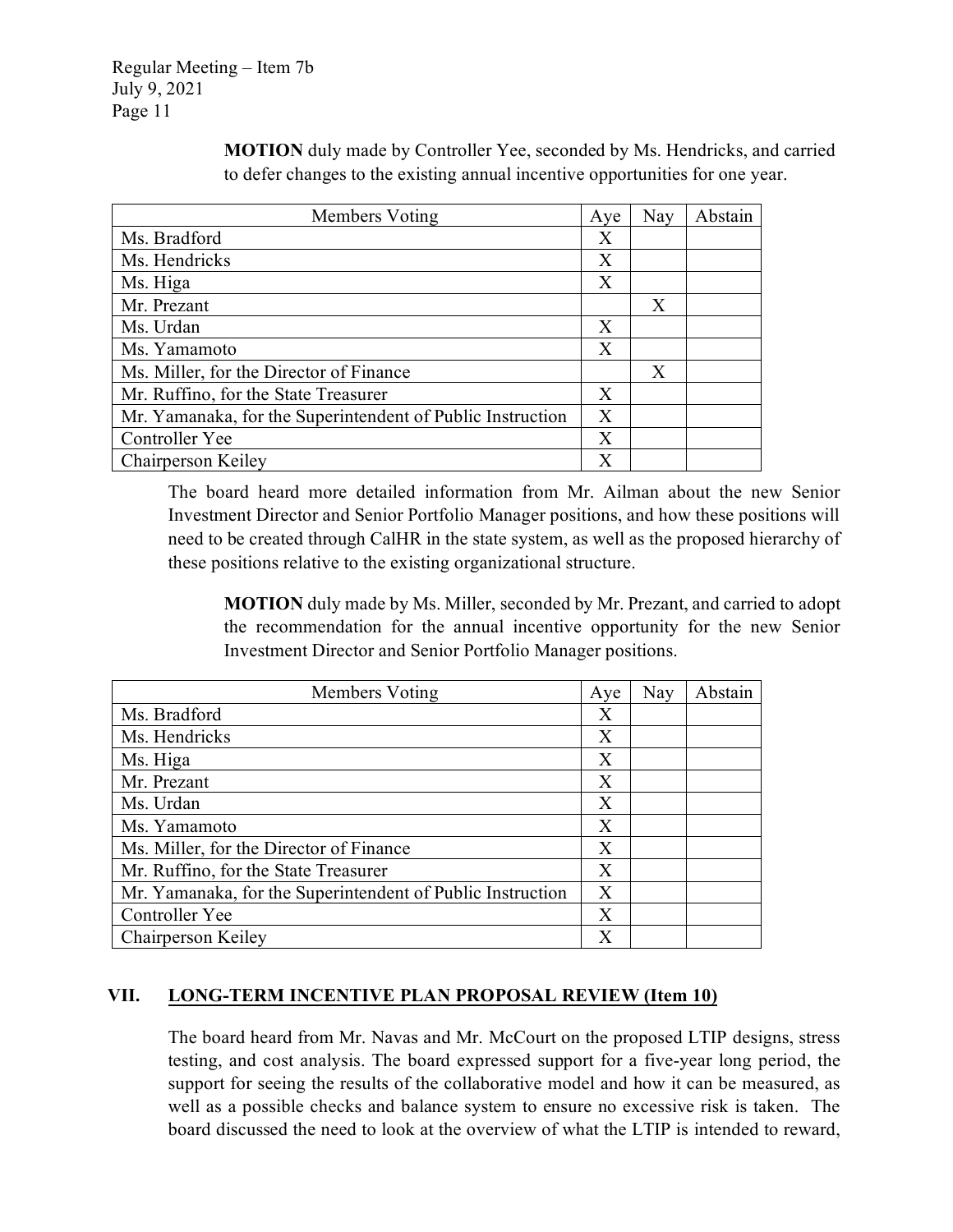how it can be integrated with existing benefits of civil service, and the attraction of working at CalSTRS. The board discussed how this type of proposal might simplify the way compensation works generally within the investment area, and how this can be used to decrease risk by tying compensation to long-term value. The board discussed what additional information can be provided to the board for further review and analysis, and Chairperson Keiley encouraged the board members to reach out to the consultants to provide their input and thoughts to better guide the consultants in providing the next proposal.

Chairperson Keiley brought back the remaining issue from item 9 addressing the DCIO salary range. The board discussed the market data and the DCIO salary, as provided in the report.

Ms. Higa left the meeting at 3:20 p.m. on June 9, 2021.

**MOTION** duly made by Mr. Prezant, seconded by Ms. Hendricks, and carried to approve the recommended salary range increase to the Deputy Chief Investment Officer position to \$300,000 Min - \$370,000 Mid - \$440,000 Max.

| Members Voting                                             | Aye | Nay | Abstain |
|------------------------------------------------------------|-----|-----|---------|
| Ms. Bradford                                               | Х   |     |         |
| Ms. Hendricks                                              | Χ   |     |         |
| Mr. Prezant                                                | Χ   |     |         |
| Ms. Urdan                                                  | Χ   |     |         |
| Ms. Yamamoto                                               | Χ   |     |         |
| Ms. Miller, for the Director of Finance                    | X   |     |         |
| Mr. Ruffino, for the State Treasurer                       | X   |     |         |
| Mr. Yamanaka, for the Superintendent of Public Instruction | X   |     |         |
| Controller Yee                                             | Х   |     |         |
| Chairperson Keiley                                         | X   |     |         |

# **RECESS**

The board meeting recessed at 3:30 p.m. on June 9, 2021 and reconvened at 3:40 p.m. on June 9, 2021.

Ms. Higa returned to the meeting.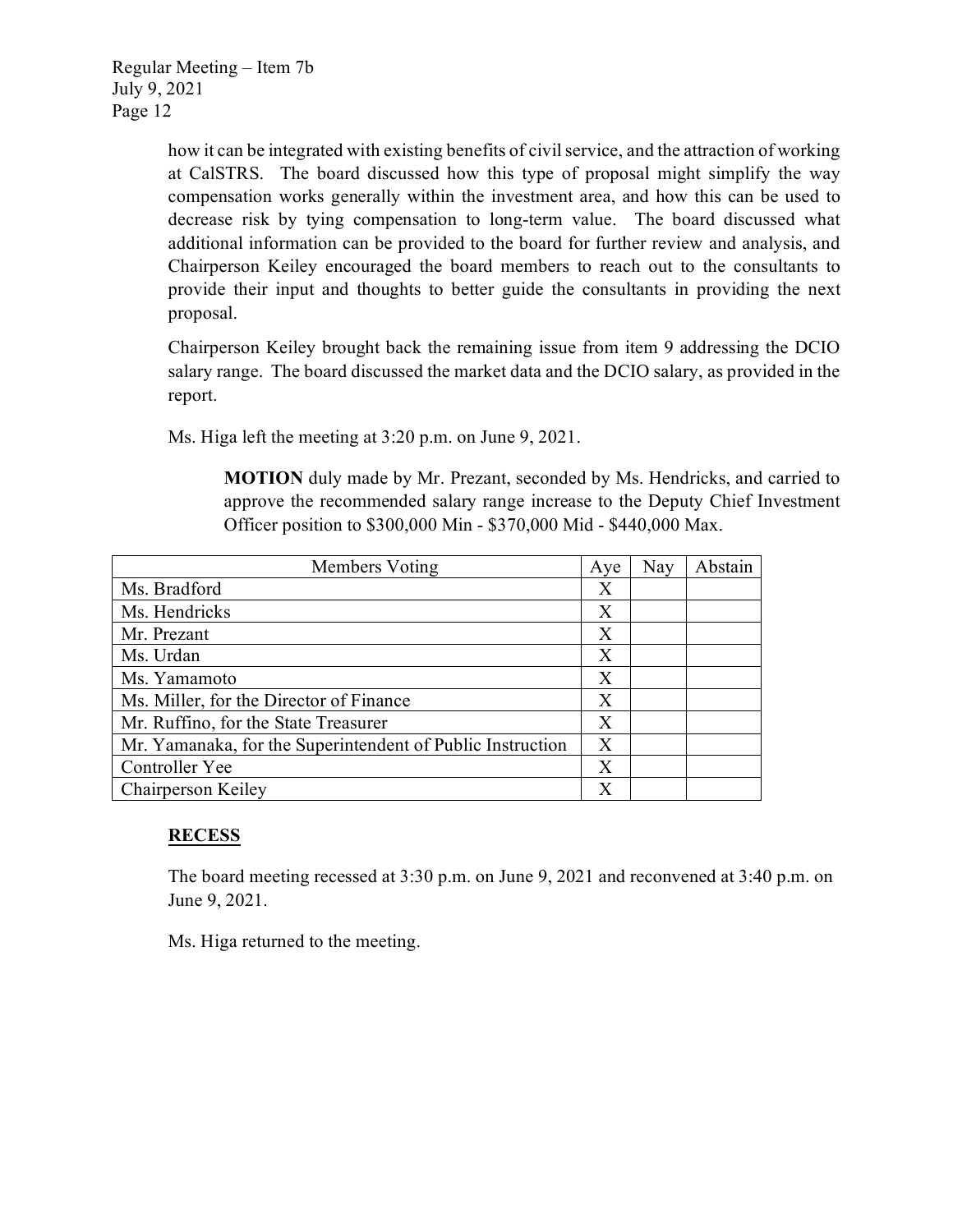#### **VIII. PENSION SOLUTION PROJECT UPDATE (Item 11)**

The board received an update from Mr. Mittal, Ms. Lichnock, and Mr. Finley, noting there are going to be delays to the project but nothing indicating a systemic quality issue. The board discussed how the remote work environment has delayed the progress and heard from Ms. Williams regarding CGI's plans regarding staffing and returning from a remote environment. The board requested specific updates on how CGI is addressing the concerns regarding staffing and retention of employees, the projected changes to the budget that will be obtained after negotiations later this year and obtaining a new timeline for completion of the project.

# **IX. INPUT ON WORK PLANS FOR FISCAL YEAR 2021-22 (Item 12)**

The board received an overview of the work plan from Mr. Ehnes, noting that staff will

begin working on testing alternative video sharing capabilities for future board meetings. The board received details of the strategic plan timing from Ms. Lichnock and an update on the Compensation Committee work plan from Ms. Norcia. The board discussed addressing the benchmark issue by creating a two-member board work group to bring recommendations to the board not only for compensation but to address measuring other matters such as sustainability and diversity, and provide education to the board on these types of compensation models. The board further discussed addressing not just the benchmark policies, but other aspects of the compensation policy, including those that are delegated to better ensure board and committee actions flow through and see how they are addressed.

# **X. CONSENT AGENDA – ACTION (Item 13)**

#### **a. Committee Reports**

- **2. Appeals Committee -** The Appeals Committee met on Friday, April 2, 2021. The committee considered and adopted the proposed decision for *In the Matter of the Denial of Disability Benefits of: Ignacio Reynoso*, with technical and other minor changes. The committee also received an educational presentation on the appeal issues the Disability and Survivor Benefits division has administered over the last five calendar years. The committee also received the staff report.
- **3. Audits and Risk Management Committee -** The Audits and Risk Management Committee met in Open Session on Friday, March 5, 2021. The committee received a Progress Report on the 2020 Independent Auditor's Report on Internal Control Over Financial Reporting and Management Letter. The committee also received and discussed the Financial Statement Audit Client Service Plan FY 2020-21, the 2020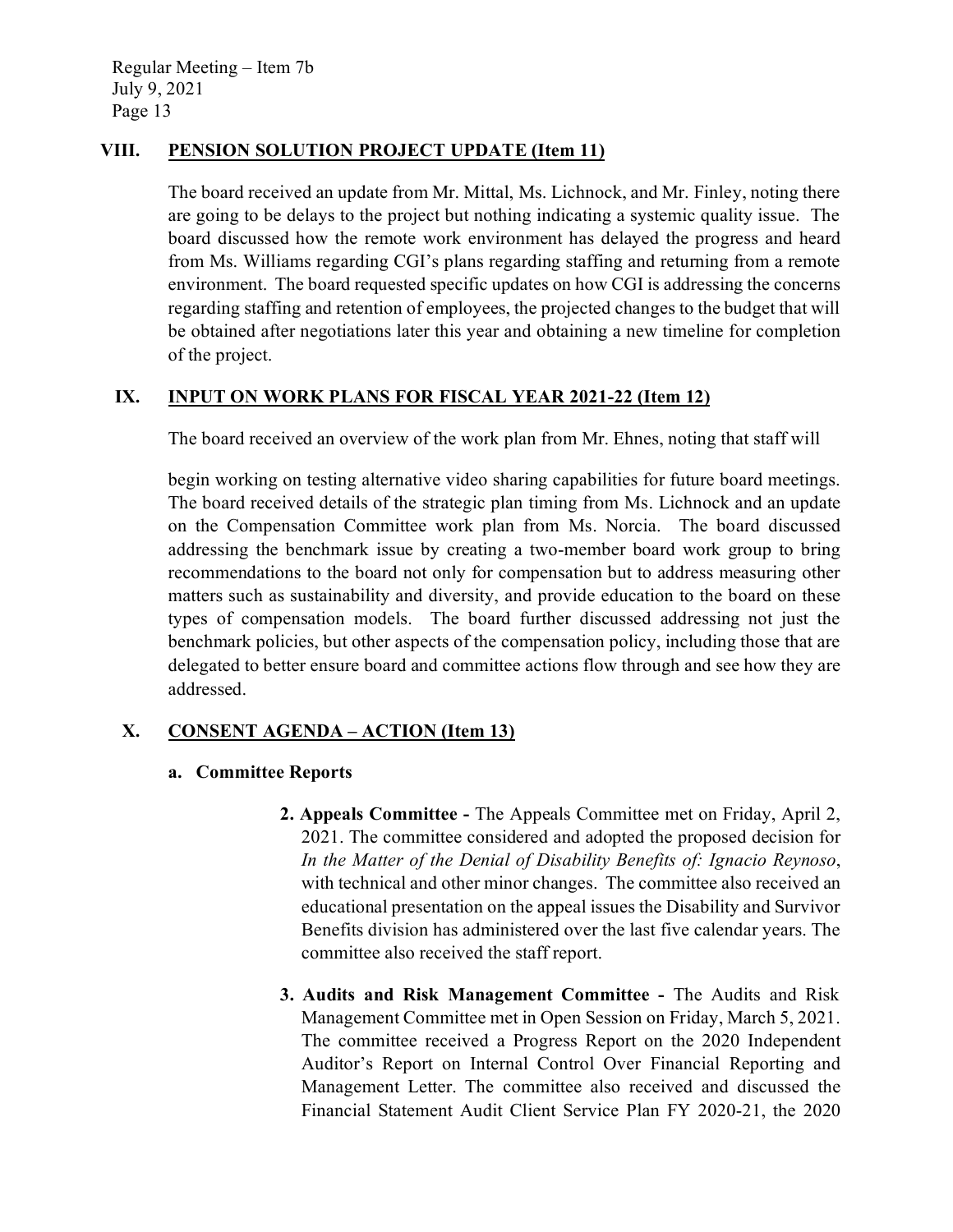> Internal Audit Plan Final Progress Report, the 2020 Enterprise Compliance Services Plan Final Progress Report and Compliance Director Update, and the FY 2021-22 Proposed Meeting Work Plan. The committee then heard a presentation on Enterprise Compliance Risk Management – Achieving the Basics and Pathways to Best Practices.

# **b. Approval of Minutes of the March 5, 2021, Regular Meeting – Open Session – Revised**

- **c. Board Member Education Revised**
- **d. Contracts Requiring Board Approval**
- **e. Adoption of Contribution Rates and Interest Rates for Fiscal Year 2021-22**

| Members Voting                                             | Aye | Nay | Abstain |
|------------------------------------------------------------|-----|-----|---------|
| Ms. Bradford                                               | Χ   |     |         |
| Ms. Hendricks                                              | X   |     |         |
| Ms. Higa                                                   | Χ   |     |         |
| Mr. Prezant                                                | Χ   |     |         |
| Ms. Urdan                                                  | X   |     |         |
| Ms. Yamamoto                                               | X   |     |         |
| Ms. Miller, for the Director of Finance                    | Χ   |     |         |
| Mr. Ruffino, for the State Treasurer                       | X   |     |         |
| Mr. Yamanaka, for the Superintendent of Public Instruction | X   |     |         |
| Controller Yee                                             | X   |     |         |

The Consent Agenda was adopted by consent.

# **XI. ACTUARIAL VALUATION OF THE MEDICARE PREMIUM PAYMENT PROGRAM AS OF JUNE 30, 2020 (Item 14)**

There was no discussion on this information item.

# **XII. ITEMS REFERRED BY COMMITTEE FOR BOARD DECISION (Item 15)**

There were no items referred by committee for board decision.

#### **XIII. NEW BUSINESS / REVIEW INFORMATION REQUESTS (Item 16)**

Pursuant to item 7, the board requested a way to measure proposed increases to the Lump Sum Death Benefit.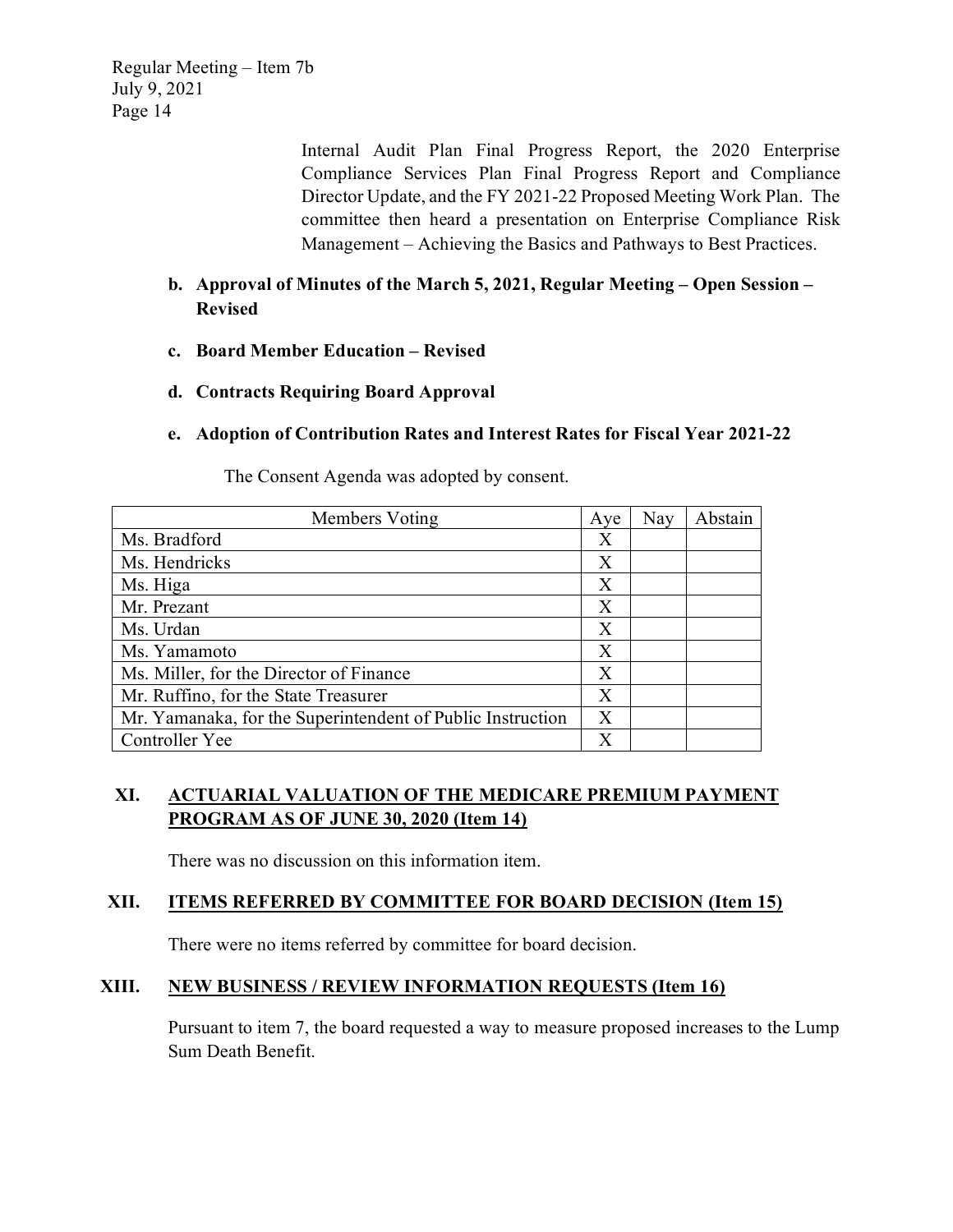> Pursuant to item 10, the board requested addressing a way to simplify compensation, and the possibility of creating a pool of incentive compensation for the DCIO to distribute to direct reports.

Pursuant to item 11, the board requested timely updates as addressed above.

# **XIV. DRAFT AGENDA FOR NEXT REGULAR MEETING OF THE TEACHERS' RETIREMENT BOARD (Item 17)**

There were no changes to the draft agenda for the next regular meeting.

# **XV. OPPORTUNITY FOR ADDITIONAL STATEMENTS FROM THE PUBLIC**

There were no additional statements from the public.

#### **XVI. CHIEF EXECUTIVE OFFICER RETIREMENT (Item 19)**

The board members commended Mr. Ehnes on his leadership and efforts to promote sustainability, thanked Mr. Ehnes for his dedication and service, and shared memories of their time with Mr. Ehnes. Members of the public, including Ms. Chow, Ms. Keaton, Mr. Garrison, and Mr. Foglia also expressed their thanks and appreciation of Mr. Ehnes.

Mr. Ehnes expressed his thoughts on his tenure at CalSTRS, noting the special nature of civil service and appreciation to have a real purpose and impact on the lives of California educators.

# **XVII. CHIEF EXECUTIVE OFFICER REPORT (Item 20)**

Mr. Ehnes introduced the 2020 Virtuosos – Alex Reel, Daniel Moore, James Xiong, Lory Mercado, Mia Tannoia-Hill, and Stephanie Hill. The board heard from Mr. Ehnes on the path forward concerning plans for CalSTRS employees and the work environment, as well as an update on the HQE progress.

# **RECESS**

The Open Session of the board meeting recessed at 1:53 p.m. on June 11, 2021 and the board went into Closed Session. The board meeting reconvened in Open Session at 2:23 p.m. on June 11, 2021.

Vice-Chairperson Hendricks reported that there was nothing to report from Closed Session.

# **XVIII. ADJOURNMENT**

There being no further business to conduct, Vice-Chairperson Hendricks adjourned the meeting at 2:23 p.m. on June 11, 2021.